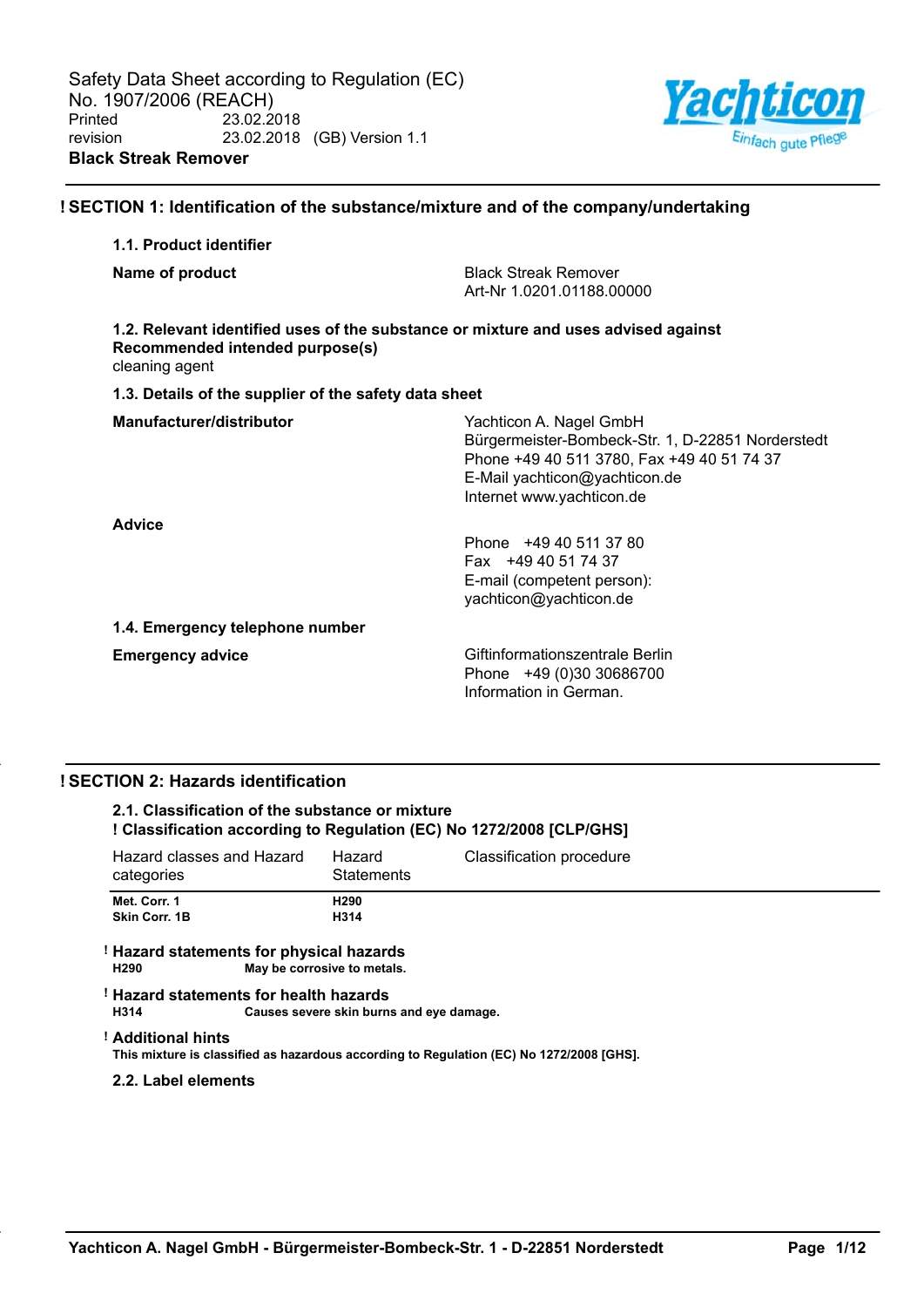

# **Labelling according to Regulation (EC) No 1272/2008 [CLP/GHS] GHS05 ! Signal word Danger ! Hazard statements for physical hazards H290 May be corrosive to metals. ! Hazard statements for health hazards H314 Causes severe skin burns and eye damage. Precautionary Statements General** P102 Keep out of reach of children. ! **Prevention** P234 Keep only in original container. P260 Do not breathe gas/vapours/spray. P280 Wear protective gloves/protective clothing/eye protection/face protection. ! **Response** P301 + P330 + P331 IF SWALLOWED: rinse mouth. Do NOT induce vomiting. P303 + P361 + P353 IF ON SKIN (or hair): Remove/Take off immediately all contaminated clothing. Rinse skin with water/shower. P305 + P351 + P338 IF IN EYES: Rinse cautiously with water for several minutes. Remove contact lenses, if present and easy to do. Continue rinsing. P310 Immediately call a POISON CENTER/doctor/.... P390 Absorb spillage to prevent material damage. ! **Storage** P405 Store locked up. ! **Disposal** P501 Dispose of contents/container to an approved waste handling. **! Hazardous ingredients for labeling** potassium-hydroxide, sodium metasilicate 5-hydrate **Additional information Remark** Plastic eyeglass lenses can be damaged by the product; Avoid splashing the product / Remove immediately!

#### **2.3. Other hazards**

# **Results of PBT and vPvB assessment**

The substances in the mixture do not meet the PBT/vPvB criteria according to REACH, annex XIII.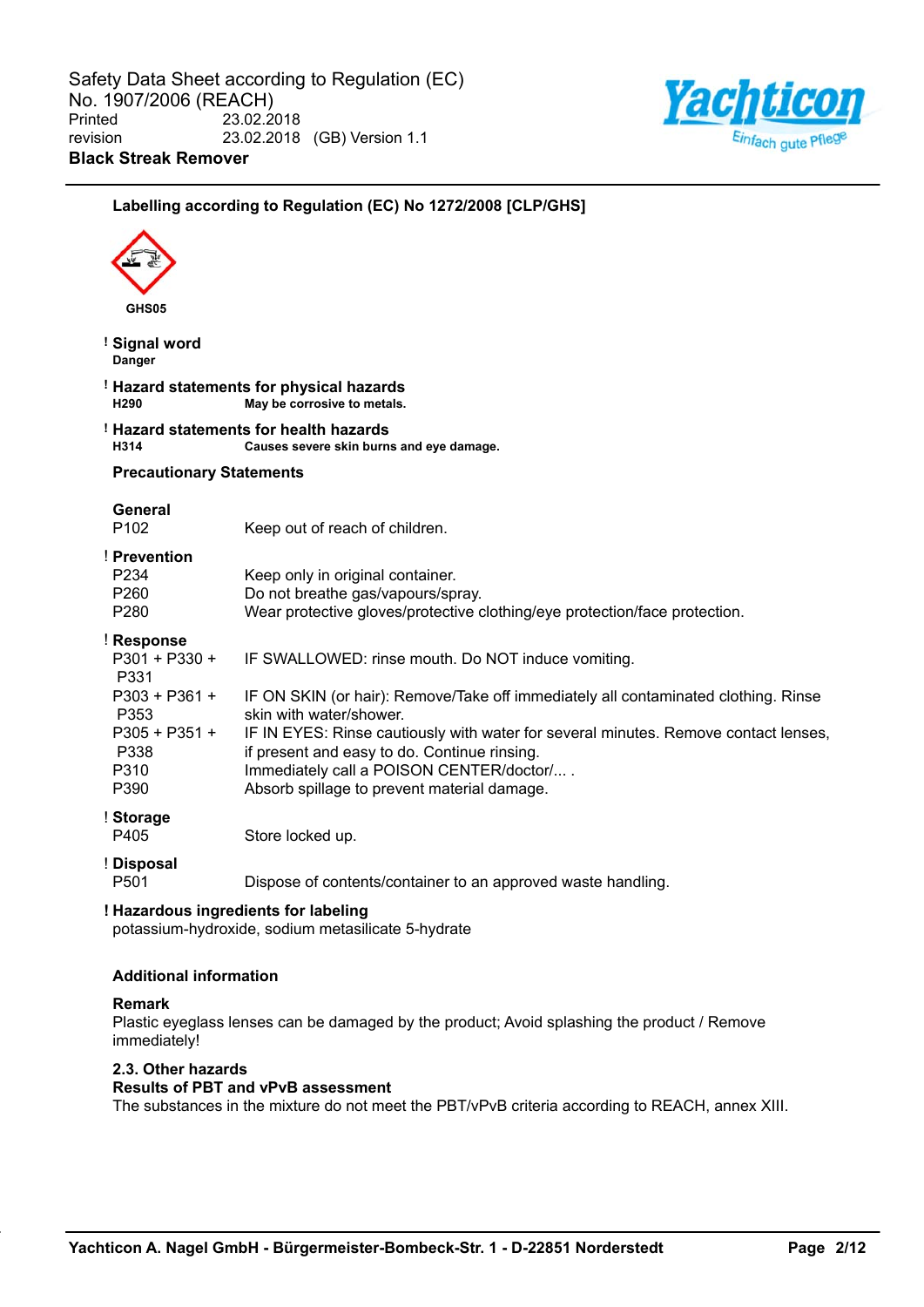

#### **! SECTION 3: Composition/ information on ingredients**

#### **3.1. Substances**

not applicable

# **3.2. Mixtures**

# **! Hazardous ingredients**

| <b>CAS No</b> | EC No     | Name                              | [%<br>weight] | <b>Classification according to</b><br>Regulation (EC) No 1272/2008 [CLP/<br><b>GHS1</b>                       |
|---------------|-----------|-----------------------------------|---------------|---------------------------------------------------------------------------------------------------------------|
| 111-76-2      | 203-905-0 | butylglycol                       | $\leq 2$      | Acute Tox. 4, H332 / Acute Tox. 4,<br>H312 / Acute Tox. 4, H302 / Eye Irrit. 2,<br>H319 / Skin Irrit. 2, H315 |
| 112-34-5      | 203-961-6 | 2-(2-butoxyethoxy)ethanol         | $\leq$ 2      | <b>Eye Irrit. 2, H319</b>                                                                                     |
| 122-99-6      | 204-589-7 | 2-phenoxyethanol                  | < 5           | Acute Tox. 4, H302 / Eye Irrit. 2, H319                                                                       |
| 1310-58-3     | 215-181-3 | potassium-hydroxide               | $\leq 5$      | Acute Tox. 4, H302 / Skin Corr. 1A,<br>H314                                                                   |
| 10213-79-3    |           | sodium metasilicate 5-hydrate     | < 5           | Skin Corr. 1B, H314 / STOT SE 3, H335 /<br>Met. Corr. 1, H290                                                 |
| 15763-76-5    |           | Cumene sulfonate (sodium salt)    | $\leq 2$      | <b>Eye Irrit. 2, H319</b>                                                                                     |
| 164524-02-1   | 629-764-9 | Cumene sulfonate (potassium salt) | $\leq 2$      | <b>Eye Irrit. 2, H319</b>                                                                                     |
| <b>REACH</b>  |           |                                   |               |                                                                                                               |

| <b>CAS No</b> | Name                              | <b>REACH registration number</b> |
|---------------|-----------------------------------|----------------------------------|
| 111-76-2      | butylglycol                       | 01-2119475108-36-XXXX            |
| 1310-58-3     | potassium-hydroxide               | 01-2119487136-33-XXXX            |
| 15763-76-5    | Cumene sulfonate (sodium salt)    | 01-2119489411-37-0000            |
| 164524-02-1   | Cumene sulfonate (potassium salt) | 01-2119489427-24-0000            |

# ! **Labelling for contents according to regulation (EC) No 648/2004, annex VII**

less than 5 % anionic surfactants

less than 5 % non-ionic surfactants

# **! SECTION 4: First aid measures**

#### **4.1. Description of first aid measures**

#### ! **General information**

Remove moisted clothing immediately.

In case of accident or if you feel unwell seek medical advice immediately (if possible show directions for use or safety data sheet).

#### ! **In case of inhalation**

Ensure of fresh air. Seek medical treatment immediately.

#### ! **In case of skin contact**

In case of contact with skin wash off immediately with soap and water. Immediate medical treatment necessary, as untreated burns can result in slow-healing wounds.

#### ! **In case of eye contact**

Remove contact lenses. Call for a doctor immediately. Immediately rinse open eyes 10 to 15 minutes under running water.

#### ! **In case of ingestion**

Call for a doctor immediately. Rinse out mouth and give plenty of water to drink. Do NOT induce vomiting - risk of perforation!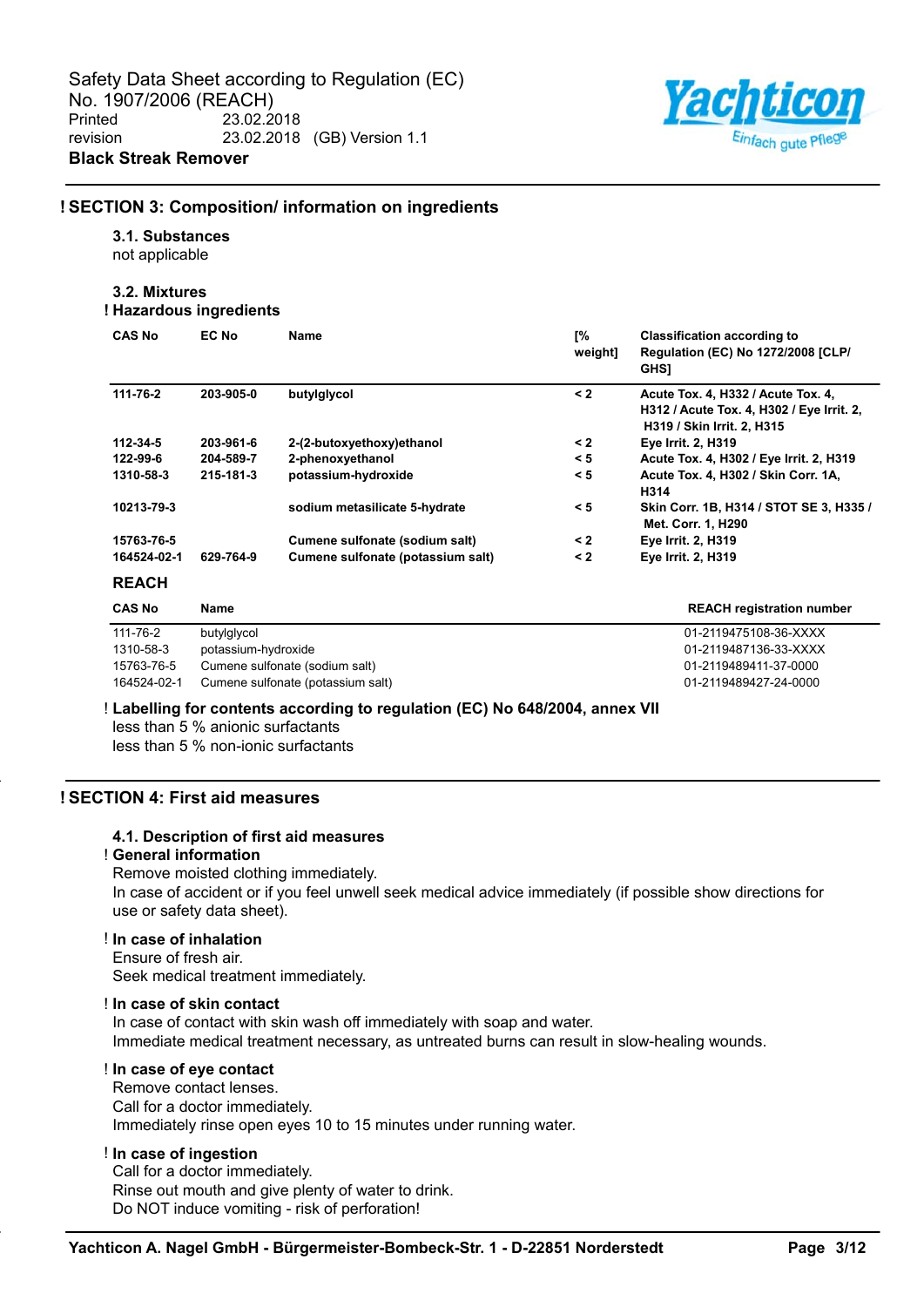

# **4.2. Most important symptoms and effects, both acute and delayed** ! **Physician's information / possible symptoms**

Corrosive effect on eyes, skin and mucous membranes.

#### **4.3. Indication of any immediate medical attention and special treatment needed** No information available.

# **! SECTION 5: Firefighting measures**

# **5.1. Extinguishing media**

**Suitable extinguishing media**

Product does not burn, fire-extinguishing activities according to surrounding. Dry fire-extinguishing substance Carbon dioxide Water spray jet

# **5.2. Special hazards arising from the substance or mixture**

In the case of thermal decomposition formation of dangerous gases possible. Upon thermal decomposition, formation of irritating gases and vapors possible. The product itself does not burn.

# **5.3. Advice for firefighters**

# ! **Special protective equipment for fire-fighters**

Use breathing apparatus with independent air supply ( isolated ). Wear full protective clothing.

### ! **Additional information**

Fire residues and contaminated firefighting water must be disposed of in accordance with the local regulations.

High risk of slipping due to leakage / spillage of product.

Residues of fire and contaminated fire extinguishing water must not enter drains, surface water or groundwater.

# **! SECTION 6: Accidental release measures**

# **6.1. Personal precautions, protective equipment and emergency procedures**

#### ! **For non-emergency personnel**

Use personal protective clothing. High risk of slipping due to leakage/spillage of product.

Avoid contact with clothing, skin and eyes.

# **6.2. Environmental precautions**

Do not seep away runed out product into ground or body of water. In the case of contamination of soil, waterways or drains, inform the competent authorities.

# **6.3. Methods and material for containment and cleaning up**

Send in suitable containers for recovery or disposal. Take up with absorbent material (e.g. general-purpose binder). After taking up the material dispose according to regulation.

# **6.4. Reference to other sections**

Safe handling: see section 7 Disposal: see section 13 Personal protection equipment: see section 8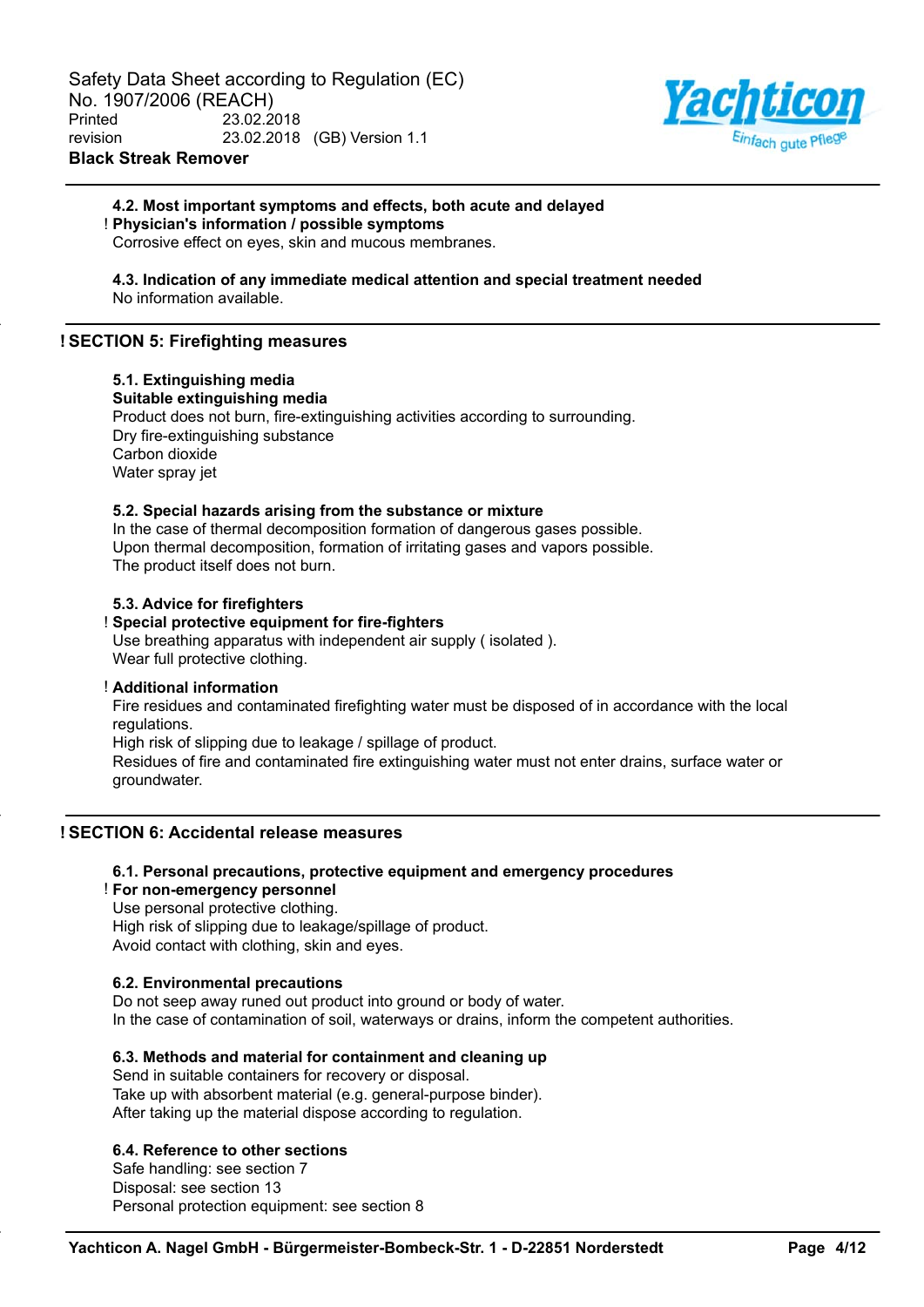

Emergency telephone number: see section 1

# **! SECTION 7: Handling and storage**

#### **7.1. Precautions for safe handling**

# ! **Advice on safe handling**

Avoid formation of aerosols. Care for thoroughly room ventilation, if necessary use in well ventilated area with local exhaust ventilation at workplace. Avoid contact with skin and eyes. Avoid mixing with acids / acid products ABSOLUTELY! Avoid contact with skin and eyes. Do not breathe aerosols / vapors.

#### ! **General protective measures**

Do not inhale gases/vapours/aerosols. Avoid contact with the skin. Avoid contact with the eyes.

#### ! **Hygiene measures**

Clean skin thoroughly after working. Cloths contaminated with product should not be kept in trouser pockets. At work do not eat, drink and smoke. Beschmutzte, getränkte Kleidung sofort ausziehen und vor der Wiederverwendung waschen.

#### **7.2. Conditions for safe storage, including any incompatibilities**

# ! **Requirements for storage rooms and vessels**

Keep in closed original container. Do not use metallic container.

! **Advice on storage compatibility**

Do not store with acids. Do not store together with food.

# ! **Further information on storage conditions**

Keep container dry, tightly closed and store at cool and aired place.

**Storage group** 8B

# **7.3. Specific end use(s)**

No information available.

# **! SECTION 8: Exposure controls/personal protection**

#### **8.1. Control parameters**

#### **Indicative occupational exposure limit values (91/322/EEC, 2000/39/EC, 2006/15/EC or 2009/161/EU)**

| <b>CAS No</b> | Name                      | Code       | [mg/m3] | [ppm] | Remark |
|---------------|---------------------------|------------|---------|-------|--------|
| 111-76-2      | 2-butoxyethanol           | 8 hours    | 98      | 20    | skin   |
|               |                           | Short-term | 246     | 50    |        |
| 112-34-5      | 2-(2-butoxyethoxy)ethanol | 8 hours    | 67,5    | 10    |        |
|               |                           | Short-term | 101,2   | 15    |        |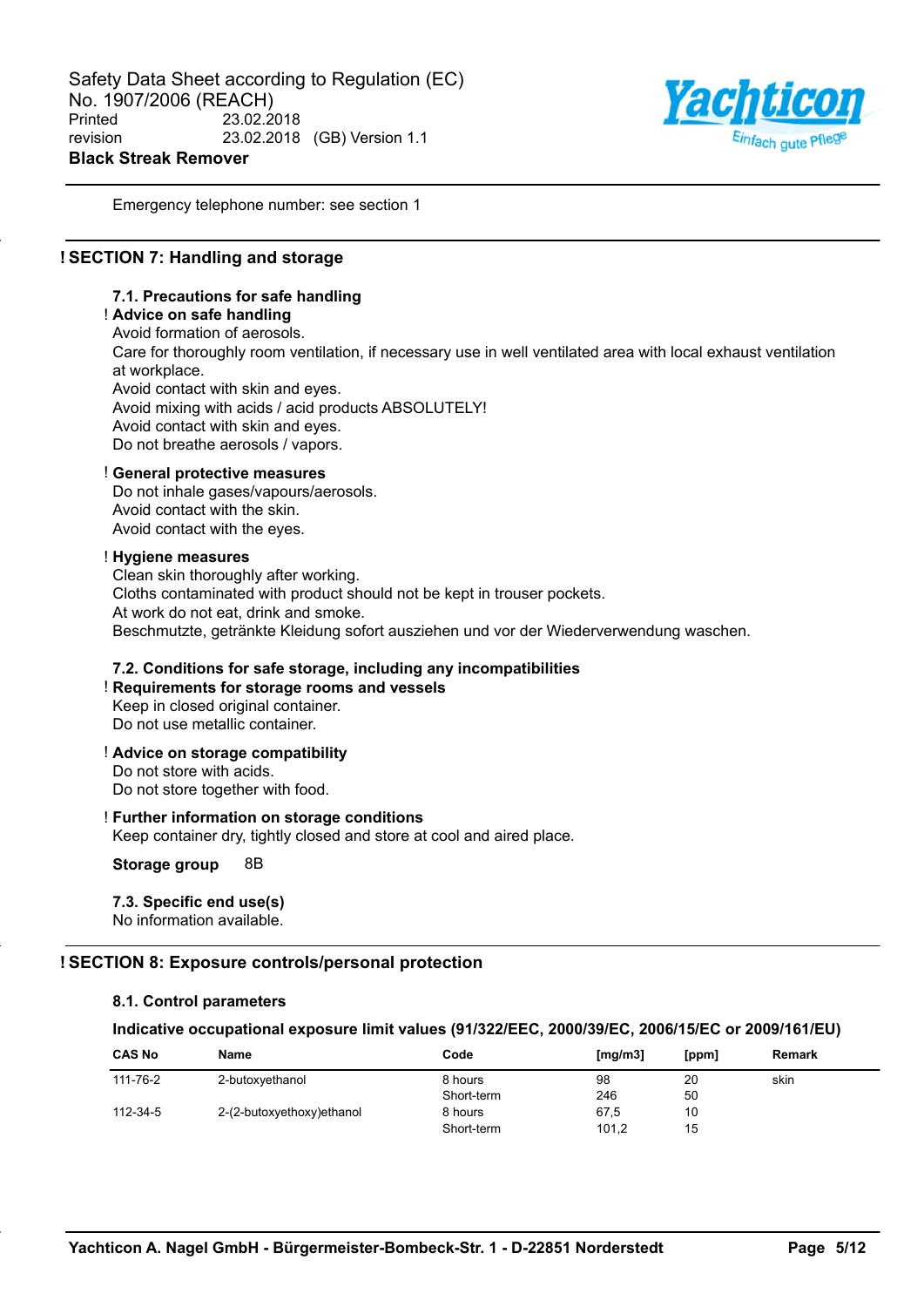

# **DNEL-/PNEC-values DNEL worker**

| <b>CAS No</b> | Substance name                                           | Value                         | Code                                        | Remark |
|---------------|----------------------------------------------------------|-------------------------------|---------------------------------------------|--------|
| 10213-79-3    | sodium metasilicate 5-hydrate                            | $1,49$ mg/kg<br>bw/day        | DNEL long-term dermal (systemic)            |        |
|               |                                                          | $6,22 \,\mathrm{mg/m3}$       | DNEL long-term inhalative<br>(systemic)     |        |
| 111-76-2      | butylglycol                                              | 98 mg/m3                      | DNEL long-term inhalative<br>(systemic)     |        |
|               |                                                          | $125 \text{ mg/kg}$<br>bw/day | DNEL acute dermal, short-term<br>(systemic) |        |
|               |                                                          | 1091 mg/m $3$                 | DNEL acute inhalative (systemic)            |        |
|               |                                                          | 246 mg/m3                     | DNEL acute inhalative (local)               |        |
|               |                                                          | $125 \text{ mg/kg}$<br>bw/day | DNEL long-term dermal (systemic)            |        |
| 1310-58-3     | potassium-hydroxide                                      | 1 mg/m $3$                    | DNEL long-term inhalative (local)           |        |
| 68891-38-3    | Alcohols, C12-14, ethoxylated,<br>sulfates, sodium salts | 175 mg/m3                     | DNEL long-term inhalative<br>(systemic)     |        |
|               |                                                          | 2750 mg/kg<br>bw/day          | DNEL long-term dermal (systemic)            |        |

### **DNEL Consumer**

| <b>CAS No</b> | Substance name                | Value                   | Code                                        | Remark |
|---------------|-------------------------------|-------------------------|---------------------------------------------|--------|
| 10213-79-3    | sodium metasilicate 5-hydrate | $0,74$ mg/kg<br>bw/day  | DNEL long-term oral (repeated)              |        |
|               |                               | $1,55 \, \text{mg/m}$ 3 | DNEL long-term inhalative<br>(systemic)     |        |
|               |                               | $0,74$ mg/kg<br>bw/day  | DNEL long-term dermal (systemic)            |        |
| 111-76-2      | butylglycol                   | 89 mg/kg<br>bw/day      | DNEL acute dermal, short-term<br>(systemic) |        |
|               |                               | 147 $mg/m3$             | DNEL acute inhalative (local)               |        |
|               |                               | $6,3$ mg/kg<br>bw/day   | DNEL long-term oral (repeated)              |        |
|               |                               | 75 mg/kg<br>bw/day      | DNEL long-term dermal (systemic)            |        |
|               |                               | 26,7 mg/kg<br>bw/day    | DNEL short-term oral (acute)                |        |
|               |                               | 426 mg/m3               | DNEL acute inhalative (systemic)            |        |
|               |                               | 59 mg/m3                | DNEL long-term dermal (systemic)            |        |
| 1310-58-3     | potassium-hydroxide           | 1 mg/m $3$              | DNEL long-term inhalative (local)           |        |
| <b>PNEC</b>   |                               |                         |                                             |        |
| <b>CAS No</b> | Substance name                | Value                   | Code                                        | Remark |
| 10213-79-3    | sodium metasilicate 5-hydrate | $1$ mg/l                | PNEC aquatic, marine water                  |        |
|               |                               | 1000 mg/l               | PNEC sewage treatment plant (STP)           |        |
|               |                               | $7,5 \text{ mg/l}$      | PNEC aquatic, freshwater                    |        |
| 111-76-2      | butylglycol                   | 463 mg/l                | PNEC sewage treatment plant (STP)           |        |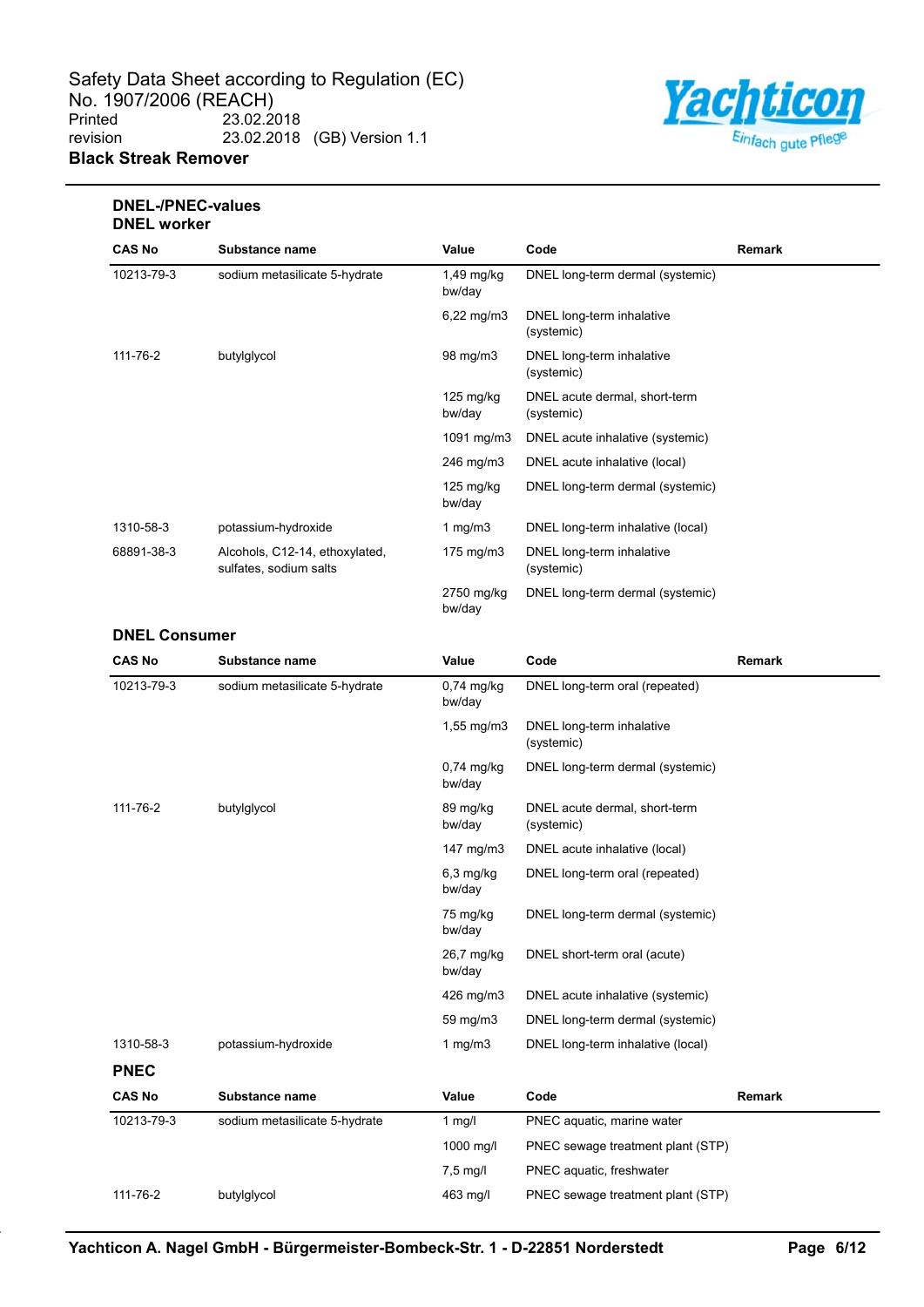

#### **DNEL-/PNEC-values (continued) CAS No Substance name Value Code Remark** 8,8 mg/l PNEC aquatic, freshwater 0,88 mg/l PNEC aquatic, marine water 9,1 mg/l PNEC aquatic, intermittent release 3,46 mg/kg dw PNEC sediment, marine water 34,6 mg/kg dw PNEC sediment, freshwater 68891-38-3 Alcohols, C12-14, ethoxylated, sulfates, sodium salts 10000 mg/l PNEC sewage treatment plant (STP) 0,24 mg/l PNEC aquatic, freshwater 0,024 mg/l PNEC aquatic, marine water 0,545 mg/kg PNEC sediment, marine water 5,45 mg/kg dw PNEC sediment, freshwater 0,071 mg/l PNEC aquatic, intermittent release

# **8.2. Exposure controls**

#### ! **Respiratory protection**

Breathing apparatus in the event of aerosol or mist formation. Not necessary with adequate exhaust ventilation.

#### **Hand protection**

Glove material specification [make/type, thickness, permeation time/life, wetting resistance]: Nitril, 0,4 mm, 60 min, 480 min. e.g. "Camatril Profi" (KCL GmbH, Email: Vertrieb@kcl.de)

The selection of the suitable gloves does not only depend on different material, but also on further marks of quality and varies from manufacturer to manufacturer.

The exact breakthrough time of the glove material can be requested from the protective glove manufacturer and must be observed.

# ! **Eye protection**

tightly fitting goggles

#### ! **Other protection measures**

protective clothing

# **Appropriate engineering controls**

Ensure good ventilation, where necessary use fume hood.

# **! SECTION 9: Physical and chemical properties**

| 9.1. Information on basic physical and chemical properties |                   |              |  |  |
|------------------------------------------------------------|-------------------|--------------|--|--|
| Appearance                                                 | Colour            | <b>Odour</b> |  |  |
| liauid                                                     | colourless, clear | odourless    |  |  |
| <b>Odour threshold</b>                                     |                   |              |  |  |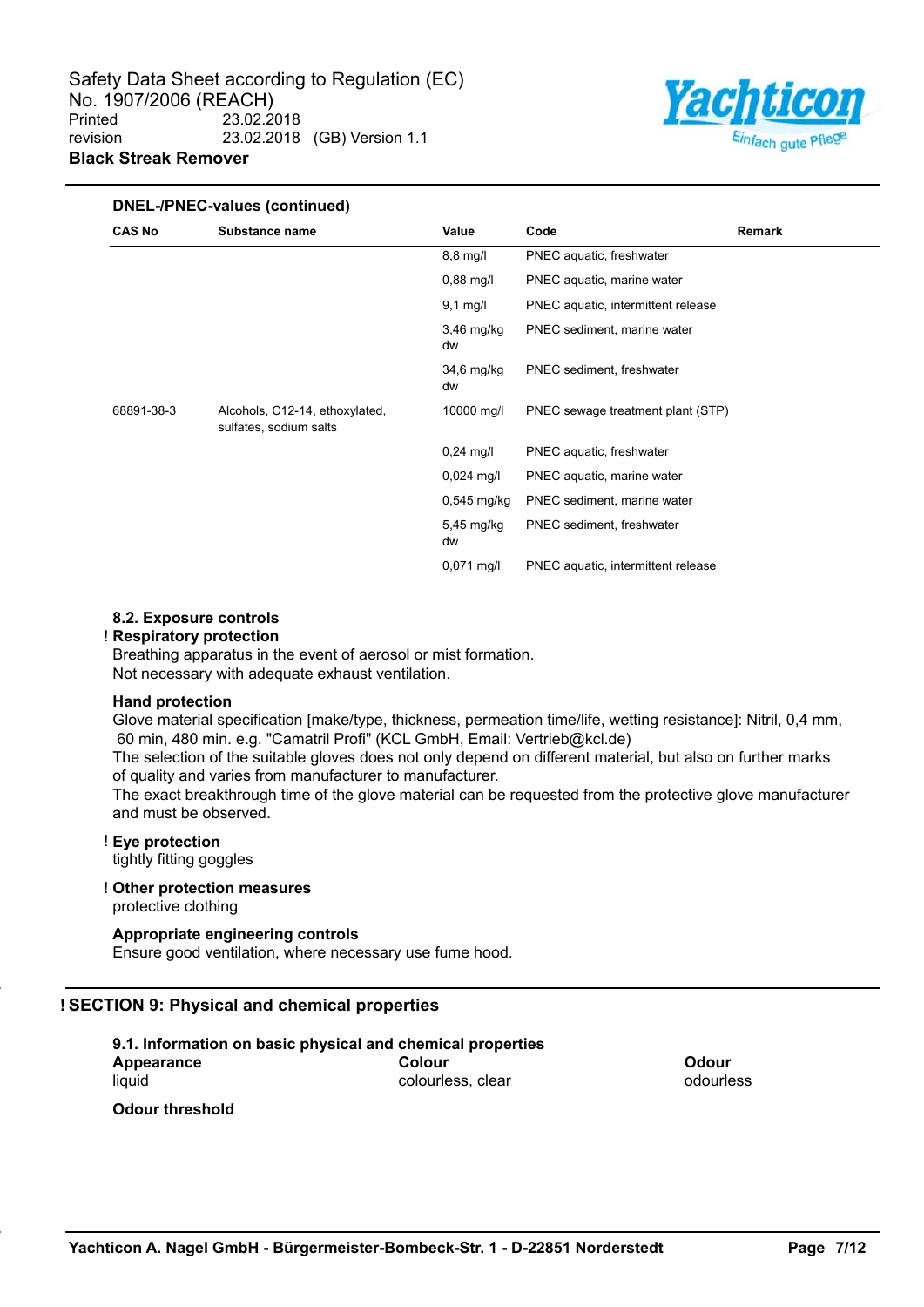not determined



# **Important health, safety and environmental information** Value **Temperature** at Method **Remark pH value** alkaline also alternative and the contract of the contract of the contract of the contract of the contract of the contract of the contract of the contract of the contract of the contract of the contract of the c **boiling point** ca. 100 °C **melting point** ca. 0 °C **Flash point** not determined **Vapourisation rate** not determined **Flammable (solid)** not determined **Flammability (gas)** not determined **Ignition temperature** not determined **Self ignition temperature** The product is not selfigniting. **Lower explosion limit** not determined **Upper explosion limit** not determined **Vapour pressure** not determined **Relative density** not determined **Vapour density** not determined **Solubility in water** 20 °C multimiscible **Solubility/other** not determined **Partition coefficient noctanol/water (log P O/W)** not determined **Decomposition temperature** not determined **Viscosity** not determined **Oxidising properties** No information available. **Explosive properties**

The product is not explosive.

#### **9.2. Other information**

Refer to technical data sheet.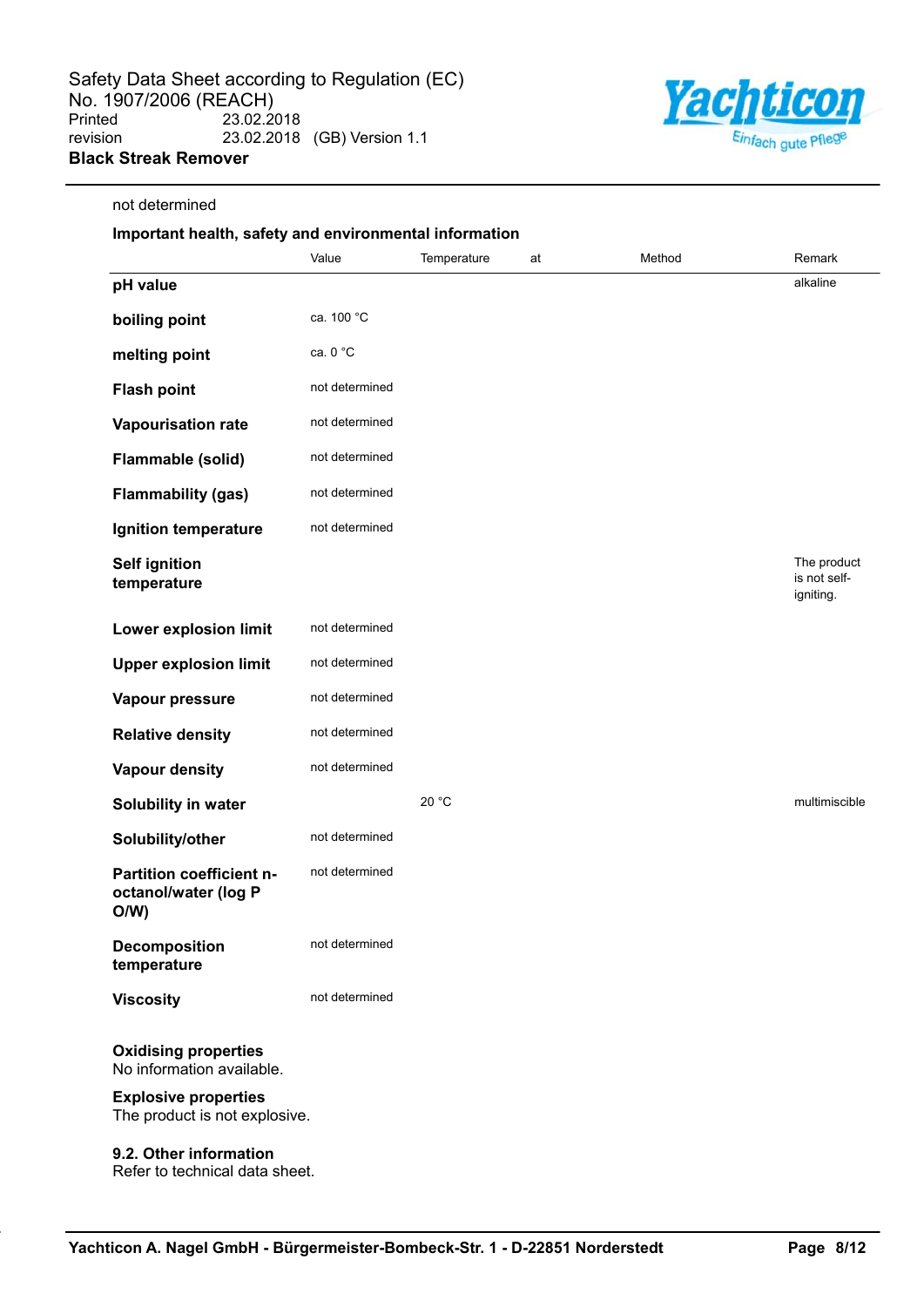

## **! SECTION 10: Stability and reactivity**

#### **10.1. Reactivity**

No information available.

#### **10.2. Chemical stability**

Stable under normal conditions of use. Stable under recommended storage conditions.

# **10.3. Possibility of hazardous reactions**

Reactions with acids. Reactions with light metals, with evolution of hydrogen.

# **10.4. Conditions to avoid**

No information available.

#### **10.5. Incompatible materials** ! **Substances to avoid** Acid

metal, base

## **10.6. Hazardous decomposition products**

Hydrogen Concerning possible decomposition products see section 5.

#### **Thermal decomposition**

Remark No decomposition if used as directed.

# **! SECTION 11: Toxicological information**

#### **11.1. Information on toxicological effects**

#### **Acute toxicity/Irritation/Sensitization**

|                                               | Value/Validation        | Species | Method | Remark |
|-----------------------------------------------|-------------------------|---------|--------|--------|
| <b>Skin irritation</b>                        | corrosive               |         |        |        |
| <b>Eye irritation</b>                         | corrosive               |         |        |        |
| <b>Skin sensitization</b>                     | No known sensitization. |         |        |        |
| <b>Sensitization</b><br>respiratory<br>system | No known sensitization. |         |        |        |

#### ! **Experiences made from practice**

If swallowed: Severe burns of the mouth and throat and to the danger of perforation of the esophagus and stomach.

# **Additional information**

The product should be handled with the care usual when dealing with chemicals. Further hazardous properties can not be excluded.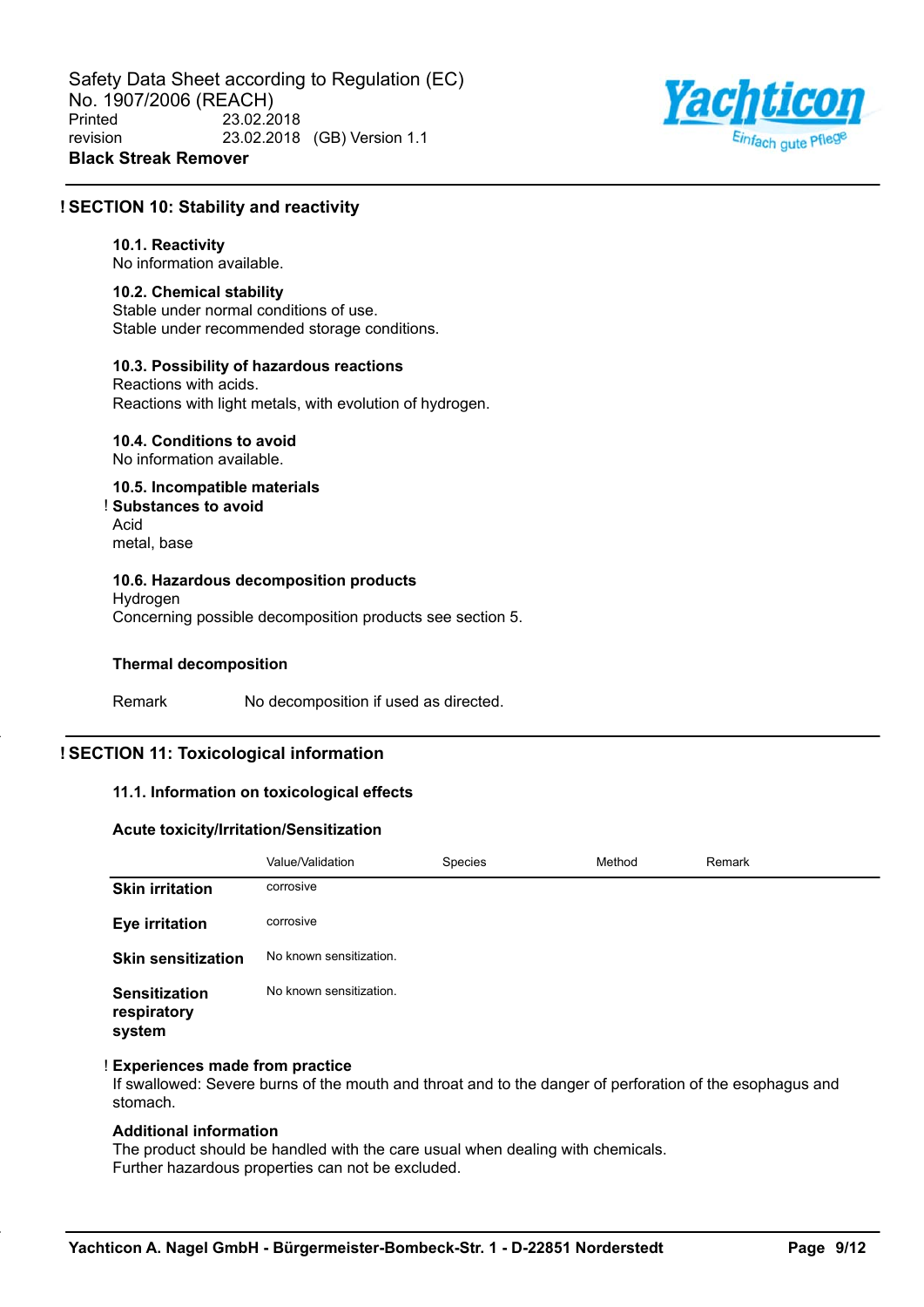Safety Data Sheet according to Regulation (EC) No. 1907/2006 (REACH)<br>Printed 23.02.2 Printed 23.02.2018 revision 23.02.2018 (GB) Version 1.1 **Black Streak Remover**



# **! SECTION 12: Ecological information**

#### **12.1. Toxicity**

No information available.

#### **12.2. Persistence and degradability**

No information available.

#### **12.3. Bioaccumulative potential**

Bioaccumulation not expected.

#### **12.4. Mobility in soil**

No information available.

### **12.5. Results of PBT and vPvB assessment**

The substances in the mixture do not meet the PBT/vPvB criteria according to REACH, annex XIII.

# **12.6. Other adverse effects**

### **General regulation**

Ecological dates are not available.

Do not allow uncontrolled leakage of product into the environment.

The surfactant(s) contained in this preparation complies(comply) with the biodegradability criteria as laid down in Regulation (EC) No.648/2004 on detergents.

## **SECTION 13: Disposal considerations**

## **13.1. Waste treatment methods**

#### **Recommendations for the product**

There are no harmonised regulations on the disposal of chemicals in the member states of the EU. In Germany the Recycling and Waste Management Act (KrWG) stipulates recycling as a requirement. This means that a distinction must be made between "wastes for recycling" and "wastes for disposal". Particular aspects - in the main concerning delivery - are also governed by the Laender.

# **Recommendations for packaging**

Totally emptied packaging may be treated as household waste. Disposal according to official regulations.

#### **Recommended cleansing agent** water

# **General information**

Allocation of the waste number has to be done according to the EWC directive industry- and processspecific.

# **! SECTION 14: Transport information**

|                                  | <b>ADR/RID</b>                                                                     | <b>IMDG</b>                                                                       | <b>IATA-DGR</b>                                                                   |
|----------------------------------|------------------------------------------------------------------------------------|-----------------------------------------------------------------------------------|-----------------------------------------------------------------------------------|
| 14.1. UN number                  | 1719                                                                               | 1719                                                                              | 1719                                                                              |
| 14.2. UN proper shipping<br>name | <b>CAUSTIC ALKALI</b><br>LIQUID, N.O.S.<br>(Kaliumhydroxid,<br>Natriummetasilikat) | CAUSTIC ALKALI LIQUID,<br>N.O.S. (potassium<br>hydroxide, sodium<br>metasilicate) | Caustic alkali liquid,<br>n.o.s. (potassium<br>hydroxide, sodium<br>metasilicate) |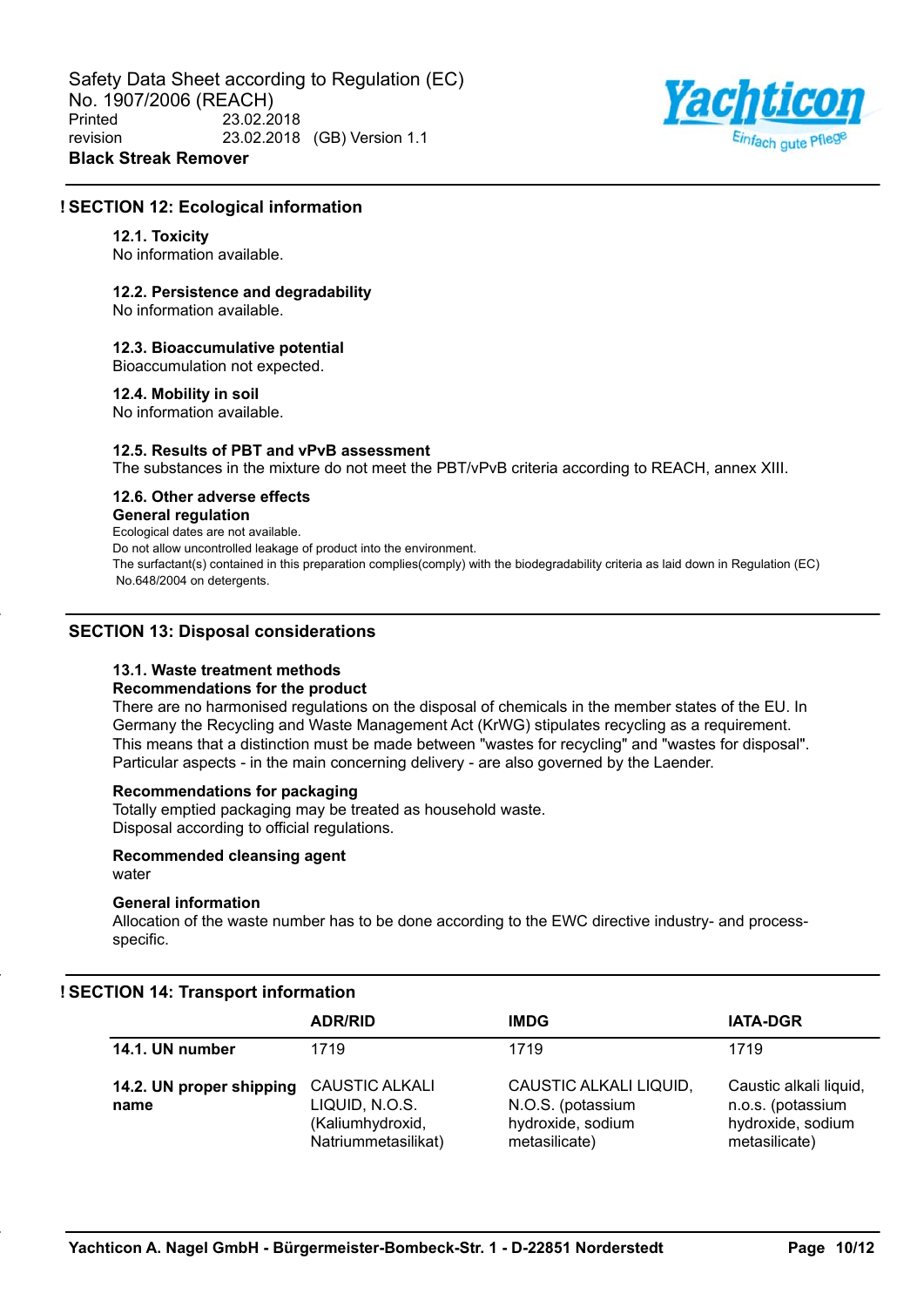Safety Data Sheet according to Regulation (EC) No. 1907/2006 (REACH)<br>Printed 23.02.2 Printed 23.02.2018 revision 23.02.2018 (GB) Version 1.1 **Black Streak Remover**



|                                     | <b>ADR/RID</b> | <b>IMDG</b> | <b>IATA-DGR</b> |
|-------------------------------------|----------------|-------------|-----------------|
| 14.3. Transport hazard<br>class(es) | 8              | 8           | 8               |
| 14.4. Packing group                 | Ш              | Ш           |                 |
| 14.5. Environmental<br>hazards      | No             | No.         | No              |

#### **14.6. Special precautions for user**

No information available.

**14.7. Transport in bulk according to Annex II of MARPOL 73/78 and the IBC Code** No information available.

# **Land and inland navigation transport ADR/RID**

Hazard label(s) 8 tunnel restriction code E Classification code C5

# **! SECTION 15: Regulatory information**

## **15.1. Safety, health and environmental regulations/legislation specific for the substance or mixture**

| <b>National regulations</b>                |           |                                                                   |
|--------------------------------------------|-----------|-------------------------------------------------------------------|
| <b>Water hazard class</b>                  |           | following AwSV (Germany)<br>slightly hazardous to water           |
| Decree for case of<br>interference/remarks | observed. | Quantity limits according to Hazardous Incident Ordinance must be |

# **15.2. Chemical Safety Assessment**

No information available.

# **SECTION 16: Other information**

#### **Training advice**

See the technical data sheet for more information.

#### **Recommended uses and restrictions**

National and local regulations concerning chemicals shall be observed.

#### **Further information**

The national special regulations have to be implemented by each user their own responsibility! The information contained herein is based on the state of our knowledge. It characterizes the product with regard to the appropriate safety precautions. It does not represent a guarantee of the properties of the product.

Please note: Our Material Safety Data Sheets have been prepared in accordance with EU directives, WITHOUT taking into account the specific national regulations for handling hazardous materials and chemicals.

Indication of changes: "!" = Data changed compared with the previous version. Previous version: 1.0 **Sources of key data used** Data sheets of the suppliers.

European Chemicals Agency (ECHA)